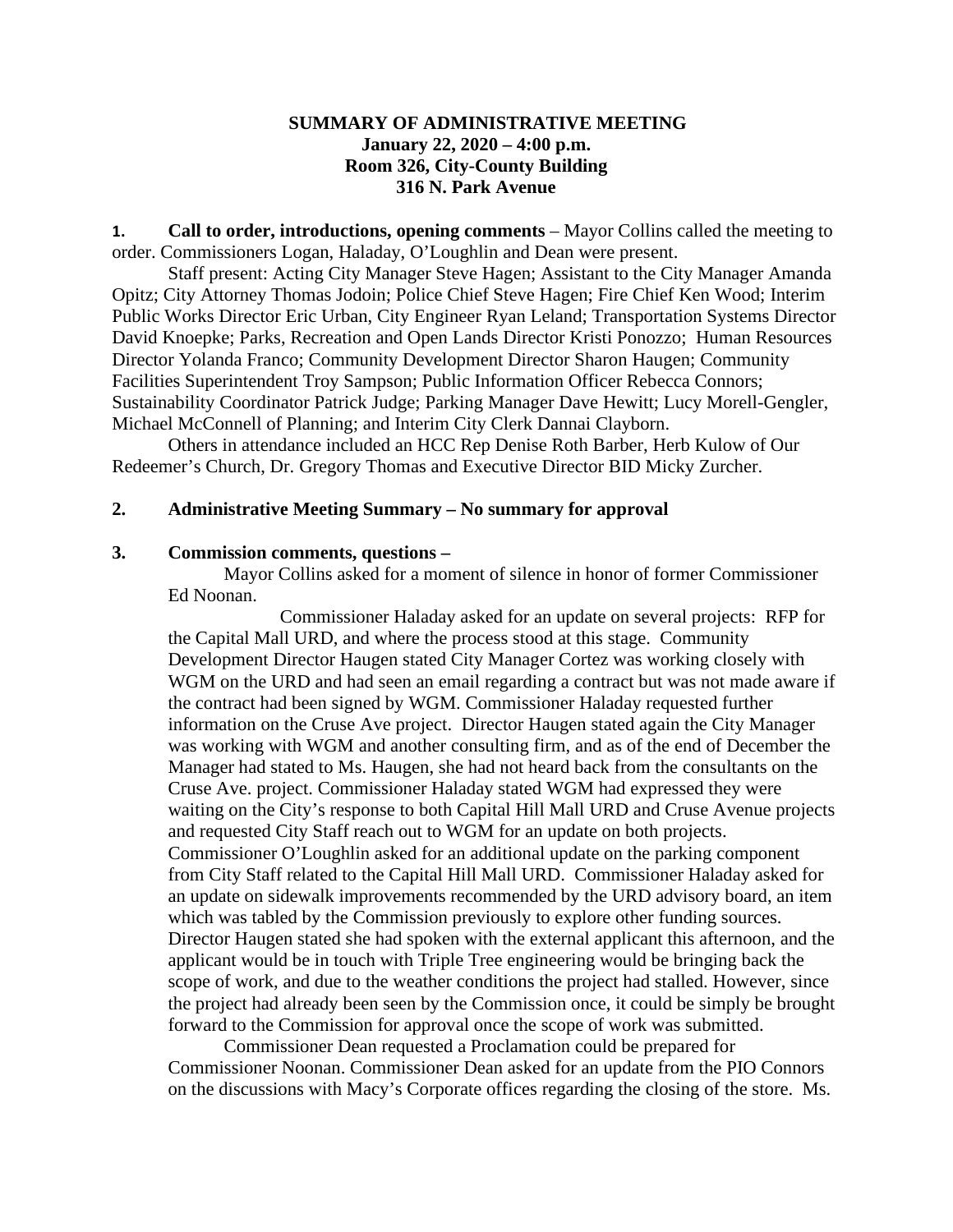Connors stated the contacts at the Corporate office stated their decision on the closure was final. Finally, Commissioner Dean asked to hear from Herb Kulow from Our Redeemer's Church regarding the church's condominium designation. Mr. Kulow stated the Church was hoping to speak with City Staff regarding the condominium designation the Church had procured, and if there were additional steps the Church needed to take or if there was no resolution at this time for the Church. Commissioner Haladay stated he had concerns as to what specifically could be addressed by the Commission in this specific case and advised caution in dealing with single cases as it pertained to the street assessment resolution and felt this was an administrative discussion. The Commission directed Acting City Manager Hagen and City Attorney Jodoin to set up a meeting with Mr. Kulow to further discuss the Church's concerns. City Attorney Jodoin stated for the record any interpretation Staff made at this meeting would not change this year's current assessment and this matter also involves the State and County on how they interpret the City's resolution.

Commissioner O'Loughlin gave an update on the Buy-Sell Agreement for the property known as the Bus Depot. The Commissioner stated the City and Buyer had reached a tentative agreement on the deed restrictions for the affordability of units within the new development. City Attorney Jodoin stated that a reasonable middle ground was reached with the letter of credit for the development.

#### **Board Appointments –**

**The Mayor was making the following recommendations for the 2020 Commission Advisory Board appointments:**

> Mayor Wilmot Collins Helena Public Art Committee City-County Board of Health Civic Center Steering Committee

Commissioner Andres Haladay Mayor Pro Tem Board of Adjustment Montana Business Assistance Connection Non-Motorized Travel Advisory Committee

Commissioner Heather O'Loughlin Audit Committee Business Improvement District Transportation Coordinating Committee

Commissioner Emily Dean ADA Compliance Committee Audit Committee Transportation Compliance Committee IT&S Board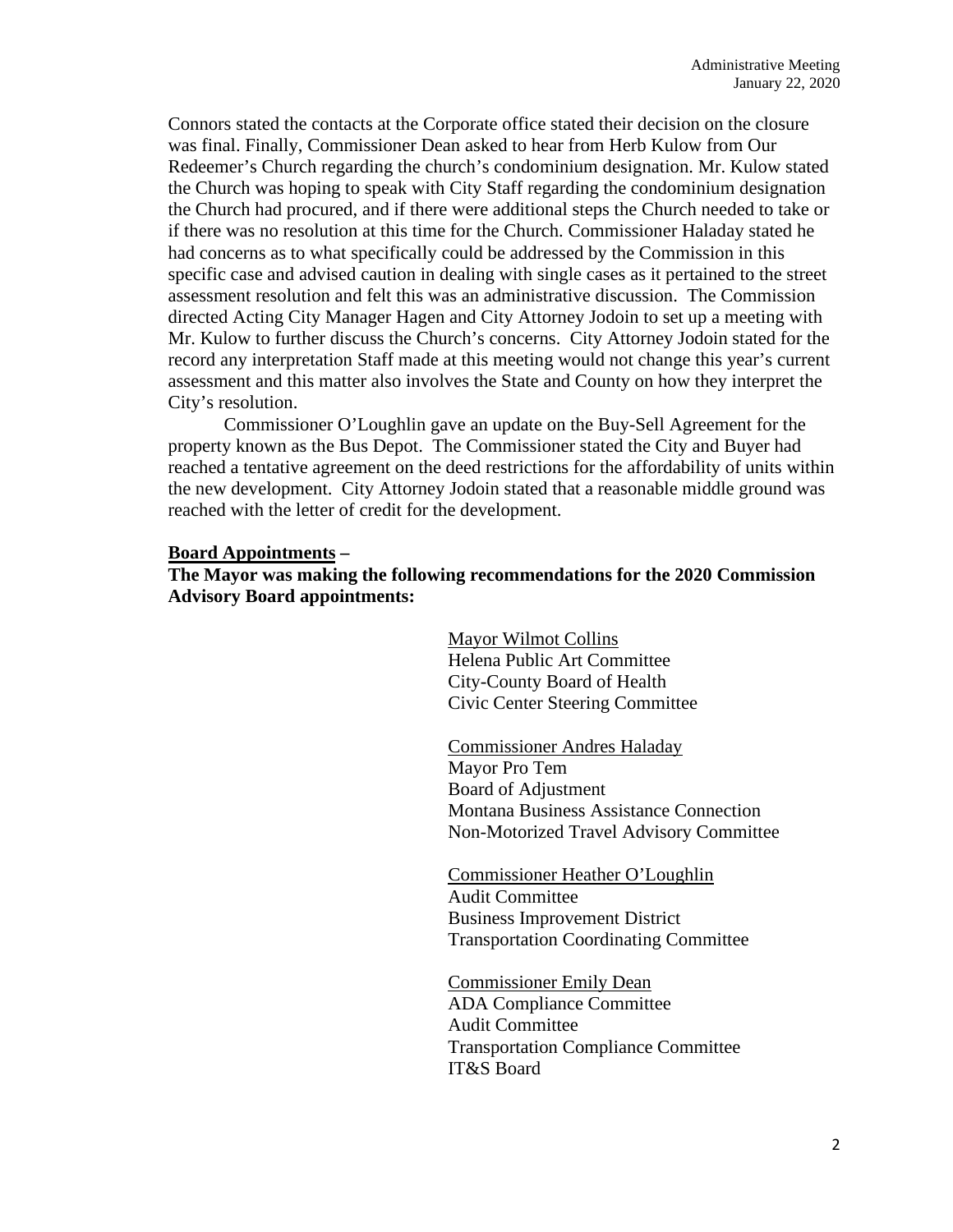Commissioner Sean Logan Audit Committee Chamber of Commerce Mental Health Local Advisory Committee City-County Parks Board

# **4. City Manager's Report**

Acting City Manager Hagen asked on behalf of Rebecca Connors for a Commission representative to serve on the Non-Profit Partnership Grant Program Review Panel. Commissioner Dean offered to serve on the panel and was accepted.

## **5. Litigation Strategy –** No report given.

# **6. Department Presentations Transportation Systems –**

## **Parking Update**

Director Knoepke updated the Commission on the current status of the parking smart meters and kiosks, including service calls, the addition of new signage for free onehour parking, transactions and revenues over the timeline since installation, and updates on the increased use of the parking app usage.

Commissioner O'Loughlin thanked City Staff for presenting the Parking update at the Downtown Helena meeting. The Commissioner stated this data also only represented a 6-month timeline, and she would be curious if the addition of new signage for the free one-hour parking would impact the data going forward. Commissioner O'Loughlin asked if any data could be provided going forward as it relates to the usage after the first half-hour free, in order to encourage additional stay time within the area, and would the data support this, additionally, the Commissioner stated the Commission may want to consider the hours of enforcement for pay parking in other municipalities, and if the Commission would want to consider changing the hours based upon this data. Commissioner O'Loughlin stated there could be discussion on who the enforcement is applied to as opposed to courtesy tickets. The Commissioner asked if these topics could be brought back for review this spring after more data points were extracted.

Commissioner Dean asked for an update on the status of the ADA compliance of the kiosks, and if it would be worth exploring a working group between the BID and the City Staff in order to keep line of communication open. Executive Director Zurcher stated the traffic study and survey being offered by BID was still needing additional work in order to procure relevant data to bring to City Staff. Commissioner Dean asked Ms. Zurcher to bring forward an idea of a BID and City Staff working group at the next BID meeting.

## **Transportation Systems—**

## **Roadway Code Enforcement Update**

Director Knoepke updated the Commission on the receipt and investigation of Roadway Code service requests, including the use of new City equipment, the number of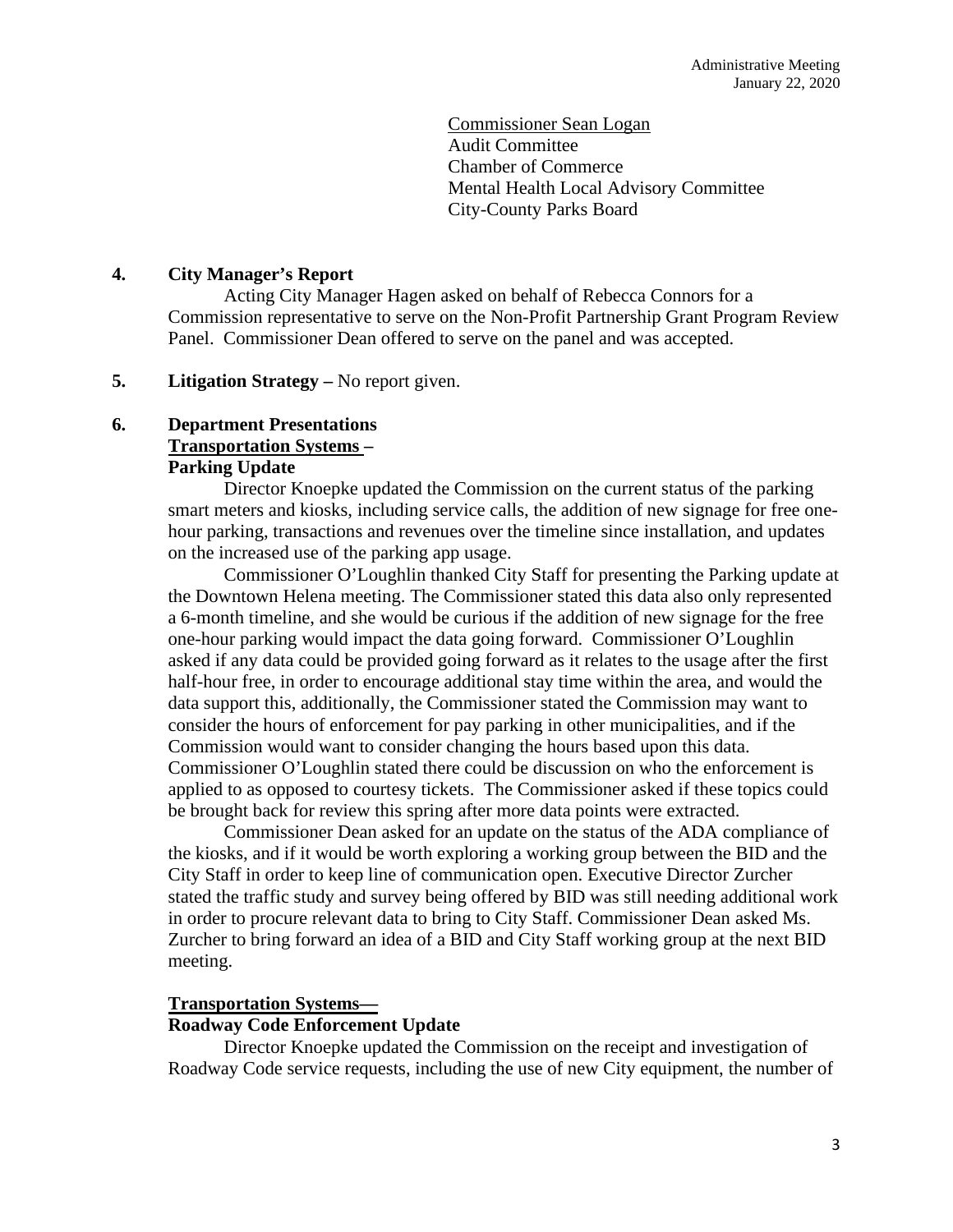service requests, response times, and the positive feedback from the community on the MyHelena App usage.

Commissioner Logan asked for a summary of the staff response to the service call. Director Knoepke discussed the different types of service calls received and each type had a specific response accordingly. Commissioner Logan asked how many staff people were dedicated to the service calls. Director Knoepke stated two Staff were dedicated to this as a priority but helped with other matters as needed.

Commissioner Haladay asked Director Knoepke to update the Commission on how the process dealt with repeat offenders of the code and how City Staff mitigated the time between the complaint/violation and compliance. Director Knoepke stated door hangars were utilized and outreach from staff, along with an appeal process for those unable to comply for various reasons. Director Knoepke stated the response and compliance time averaged about a week or less.

#### **Transportation Systems –**

#### **Snow Operations Update**

Director Knoepke updated the Commission on the implementation of the existing snow and ice control plan, including new efficiencies with new equipment and reuse of street sweepings for ice mitigation; cul-de-sac plowing would be implemented this year, as well. New equipment has dramatically reduced response and clearance time for snow and ice removal. Director Knoepke did state the department was proposing an expansion of the snow removal area to include the ambulance route to the hospital, Lockey Park, Rodney / Sanders, and areas in the Railroad district.

#### **Community Development –**

## **2019 Growth Policy Update**

Community Development Director Haugen introduced Planners Lucy Morell-Gengler and Michael McConnell who would be presenting the update to the Commission.

After a robust public process involving over ten stakeholder meetings, 20 public outreach events and seven Helena/Lewis and Clark County Consolidated Planning Board meetings as well as a several months of taking comments and editing, the 2019 City of Helena Growth Policy Update has been recommended for approval by the City-County Consolidated Planning Board during a special meeting held on November 6, 2019.

The current Growth Policy was adopted in 2011. State law requires that the document be reviewed every five years. However, local jurisdictions can decide when to update their individual Growth Policy. Conditions in Helena have changed enough to warrant an update to the document.

The purpose of this City Commission work session is to bring all the Commissioners up to speed on the differences and direction being proposed with this update and to gather any feedback and answer any questions concerning the document or the process.

This document carries great significance for the future growth and shape of the city. The Growth Policy forms the basis for the city's zoning code and subdivision regulations. Touching on topics ranging from parks and cultural institutions to solid waste and energy conservation, this document guides City operations and impacts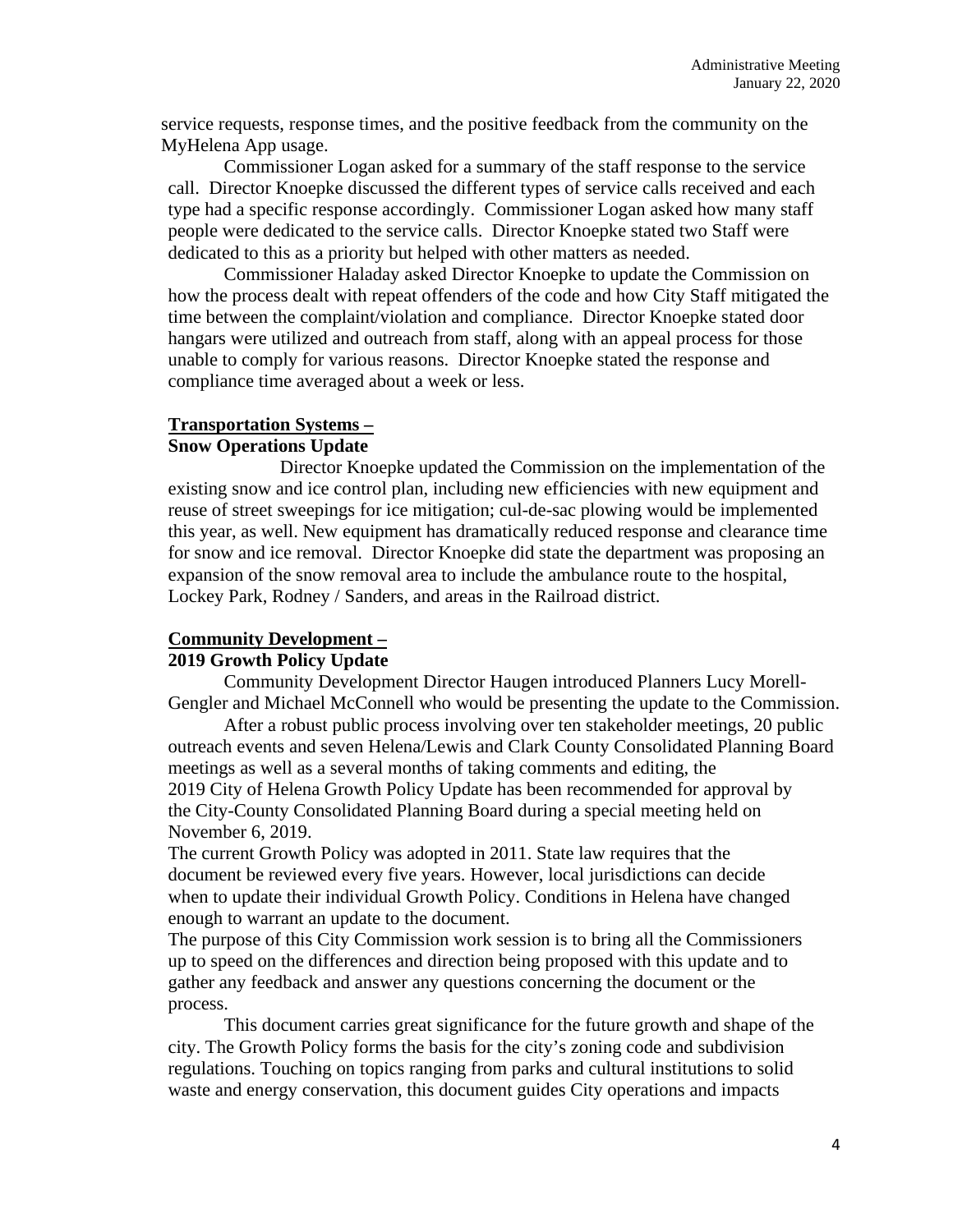how we grow for the next several decades.

Document Changes:

- Text or Editorial Updates Edits for grammar, punctuation, typos etc., information and data updates
- Document Organization Chapters restructured or consolidated and inclusion of revised maps and charts
- Implementation Framework Addition of Actions Matrix supporting new and existing goals and objectives

Policy Changes:

- Neighborhood Center Development
- Urban Standards Boundary Alteration
- Affordable Housing Emphasis
- Formalizing Public Involvement

The document changes shown above will make the document more user friendly, intuitive and organized. In addition, major policy shifts will further define the importance and methods of the public process, provide more focus for City resources, and strengthen and support existing neighborhoods with compact, amenity rich neighborhood centers.

The 2019 Growth Policy Update presented to the Planning Board can be found at https://www.helenamt.gov/government/departments/communitydevelopment/ planning/long-range-planning. Planning Board changes to that document made at their public hearing are included in the attached Planning Board Minutes.

Commissioner Dean stated thanked the Community Development staff and the process they developed for public participation in the development of this new policy. The Commissioner stated she participated in the events held by the consultant on behalf of the City and stated they were engaging, and great feedback was given by the participants, especially as it pertained to Climate policy, Sustainability and maintaining the character of neighborhoods through "neighborhood centers." Commissioner Dean asked for the current status of the light rail project as part of the long-term goals and projections and asked for a summary of how the short/mid/long term goals were being prioritized. Director Haugen stated she had already begun developing a workplan with Staff to address the short and mid term goals. The Community Development department hoped to have a neighborhood plan completed or nearly completed by the end of the year. Director Haugen stated the long-term goals were ongoing discussions which would include budget discussions to prioritize those goals and could involve many years of work. City Staff would be continuing work on the workplan and would be regularly updating the Commission on the development of the workplan.

Commissioner Haladay asked for further information on the Urban Zoning expansion to Sierra Road, expressing concern the City was expanding this boundary when the County had not officially expanded their own Zoning initiatives to include this area. Ms. Morrell-Gengler stated the expansion was adopted when considering the possibility of annexation by the City in the future, and thus allowing coordination with